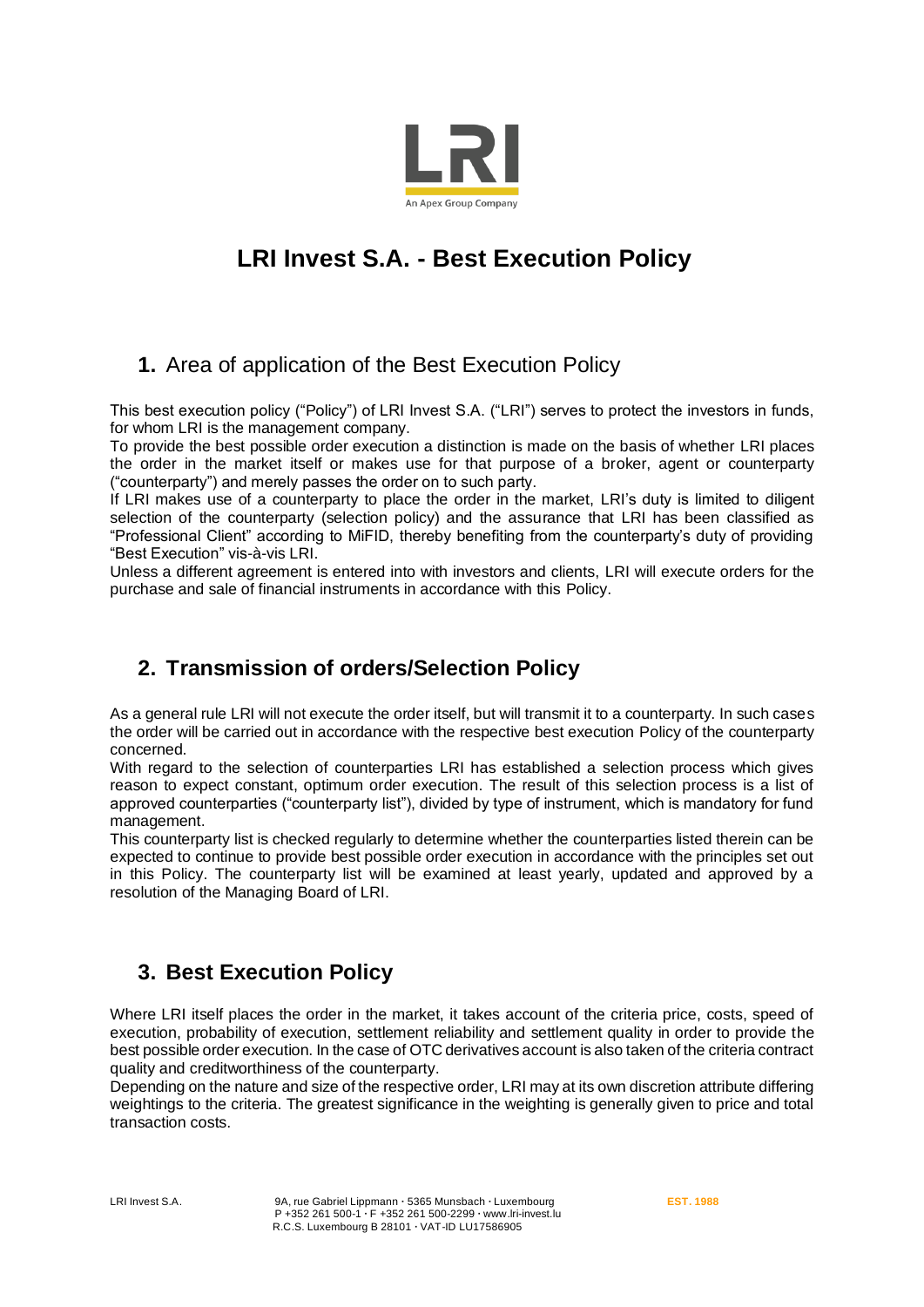Orders in respect of financial instruments that are traded on a regulated market or in a multilateral trading facility are in principle executed on one of these trading venues since these, for reasons of concentration of purchase and sell orders in terms of time and place, guarantee the best possible price formation.

Insofar as, in the estimation of LRI with regard to the nature of the financial instrument and the volume of the order, execution on one of these venues is not appropriate, it will execute the transaction via other routes, such as OTC.

If a financial instrument is traded on several exchanges or multilateral trading facilities, execution will take place on an execution venue which can be expected to provide constantly the best possible execution for this category of financial instrument in the sense of the statutory provisions.

If more than one execution venue selected in this manner offers the best possible results, LRI will make a selection between these on the basis of due assessment.

# **4. Deviation from the policy in individual cases**

If in the opinion of LRI a purchase or sale order differs significantly from the usual market standard in terms of its nature and/or its size, LRI may in the investor's or the client's interest deviate in an individual case from this Policy when executing the order.

# **5. Applicability of the Policy in the case of special financial instruments/ services**

In the case of execution of orders for non-standard derivatives or OTC derivatives deals are concluded directly between the counterparties and LRI. Because of the individual configuration of these deals there are no special execution venues; rather these orders are concluded bilaterally with selected counterparties and as a rule on the basis of standardised framework contracts.

These execution principles do not apply to the issue or redemption of shares in funds. As a rule, the issue or redemption of shares in funds takes place using a fund platform via the respective asset management company or the custodian bank. If the client wishes to execute orders for funds via the secondary market (e.g. via an exchange), he gives LRI where appropriate an instruction on the execution venue.

# **6. Priority of client instructions**

An instruction from the client, e.g. with regard to the execution venue or the choice of counterparty (from the universe on the counterparty list) always takes priority. When executing a purchase or sale order LRI will comply with such instruction provided it is in line with the best interests of the investors in our funds.

It is pointed out to the client that in the case of an instruction LRI executes the order in accordance with the instruction and to that extent is not obliged to execute the order in accordance with this Policy.

# **7. Block-trades/cross-trades/partial executions**

LRI will combine several orders if this is either necessary to quarantee equal treatment between the investors and/or the clients or is not expected to work to the disadvantage of a fund or portfolio. Such block trades are dealings in a single financial instrument for the account of several funds or portfolios executed as a single transaction. Also in the context of a new issue of financial instruments, in order to assure the aforementioned equal treatment, LRI will as a general rule combine subscription orders for several funds or portfolios.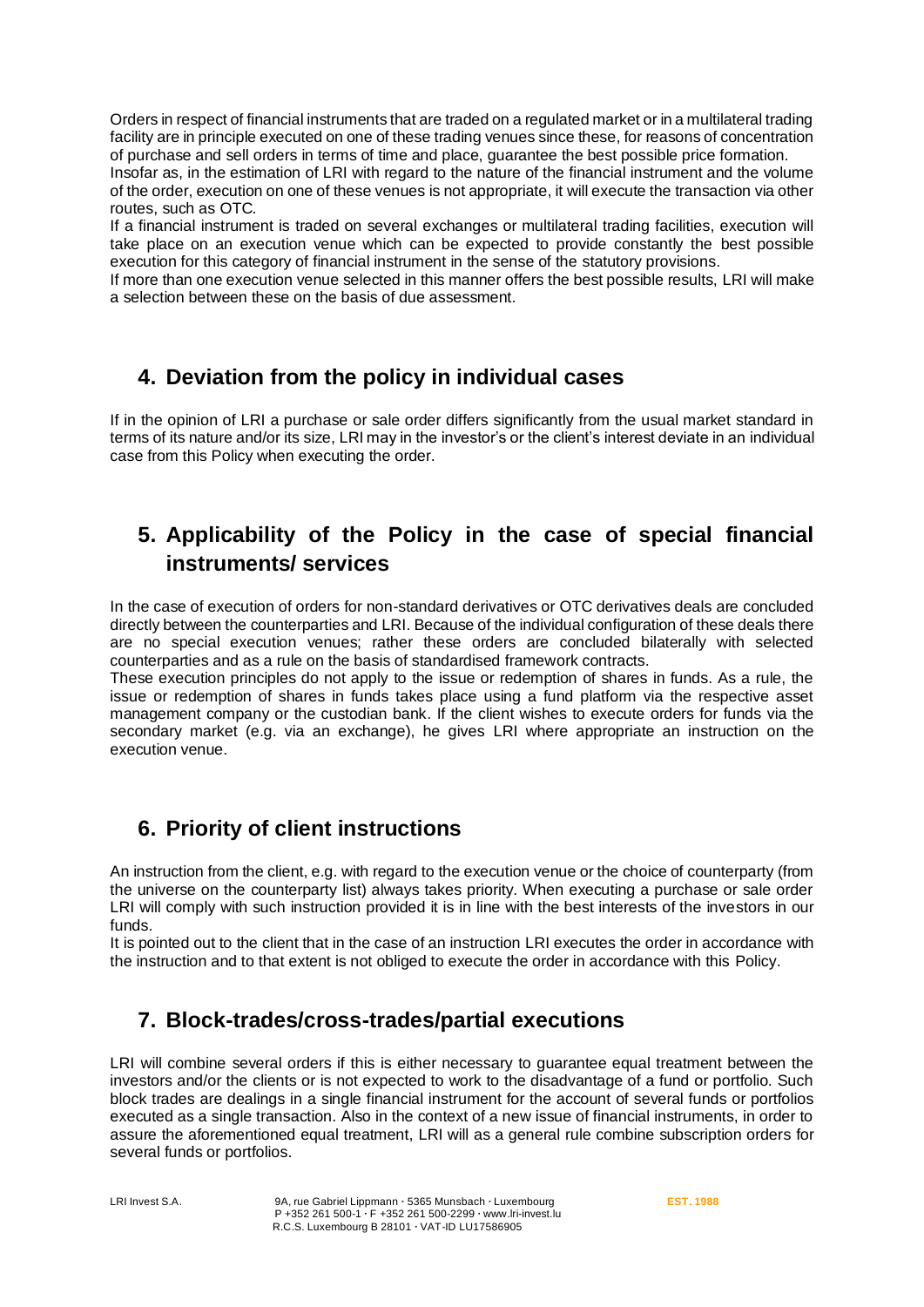Insofar as block trades or subscription orders are only partially executed, the financial instruments allocated to LRI will in principle be allocated to the respective fund or portfolio pro rata, i.e. proportionately to the volume of orders.

By way of exception, cross-trades, i.e. transactions between the funds or portfolios managed by LRI may be carried out in instances where this is to their advantage. This may be the case in particular with large bid-ask spreads of external trading partners for fixed income deals. Such cross-trades by LRI are executed at prices in line with the market and in accordance with internal standards to serve investor interests.

#### **8. Applicable execution venues by security and financial instrument group**

Where LRI does not pass the order to a counterparty, but places it directly, the following general requirements apply with regard to the applicable execution venues. The significant product categories that LRI will trade directly are fixed income instruments, certificates, shares in investment funds and derivatives.

| Categories                                     | Sub-<br>categories                                                                                                              | Information/<br><b>Ordering routes</b>                                                                                                                                                                                                                                                                                                                                                                                           |
|------------------------------------------------|---------------------------------------------------------------------------------------------------------------------------------|----------------------------------------------------------------------------------------------------------------------------------------------------------------------------------------------------------------------------------------------------------------------------------------------------------------------------------------------------------------------------------------------------------------------------------|
| <b>Fixed</b><br>income                         | - bonds<br>- profit-participation<br>certificates with fixed<br>income characteristics<br>- convertible bonds                   | Fixed income instruments are dealt virtually exclusively over the counter because of the<br>dealing volumes customary for funds. Selection of dealing counterparties is made via the<br>existing counterparty list, which is checked regularly. On receipt of a dealing instruction the<br>specific counterparty will be selected on a case by case basis for each order and in<br>accordance with this execution Policy.        |
| <b>Certificates</b>                            | - certificates                                                                                                                  | Securitised certificates are generally dealt directly with the respective issuers, but may also be<br>traded via an exchange using a counterparty.<br>Securitised certificates listed at a specific execution venue are generally dealt via a counterparty<br>with access to that execution venue, but may also be traded via the custodian bank of the<br>respective fund for the account of which the order is being executed. |
| Shares in<br><b>Investment</b><br><b>Funds</b> | -shares in target<br>funds of other<br>asset<br>management<br>companies                                                         | Shares in non-LRI funds will be in principle traded directly with the issuer using a fund platform.<br>In exceptional cases shares in investment funds can also be traded on the secondary market<br>(e.g. on a fund exchange).                                                                                                                                                                                                  |
| <b>Derivates</b>                               | - standardised<br>derivatives<br>- non-standardised<br>derivatives /OTC<br>derivates<br>- forward foreign<br>exchange contracts | Standardised derivatives are traded via the respective home derivatives exchange, generally<br>in each case using a technical link-up made available by a<br>service provider.<br>Standardised derivatives may also be traded using a suitable counterparty.<br>Non-standardised derivatives and forward foreign exchange contracts are traded with<br>counterparties from the current counterparty list.                        |

#### **9. Policy Review**

This Policy is subject to at least annual review and revision by LRI. In addition, a review is undertaken within an appropriate period if there is evidence recognisable for LRI that a significant change has occurred which results in order execution in the execution venues covered by this policy no longer being guaranteed to be in the best possible interest of the investors in our funds.

LRI Invest S.A. 9A, rue Gabriel Lippmann **∙** 5365 Munsbach **∙** Luxembourg **EST. 1988**  P +352 261 500-1 **∙** F +352 261 500-2299 **∙** www.lri-invest.lu R.C.S. Luxembourg B 28101 **∙** VAT-ID LU17586905